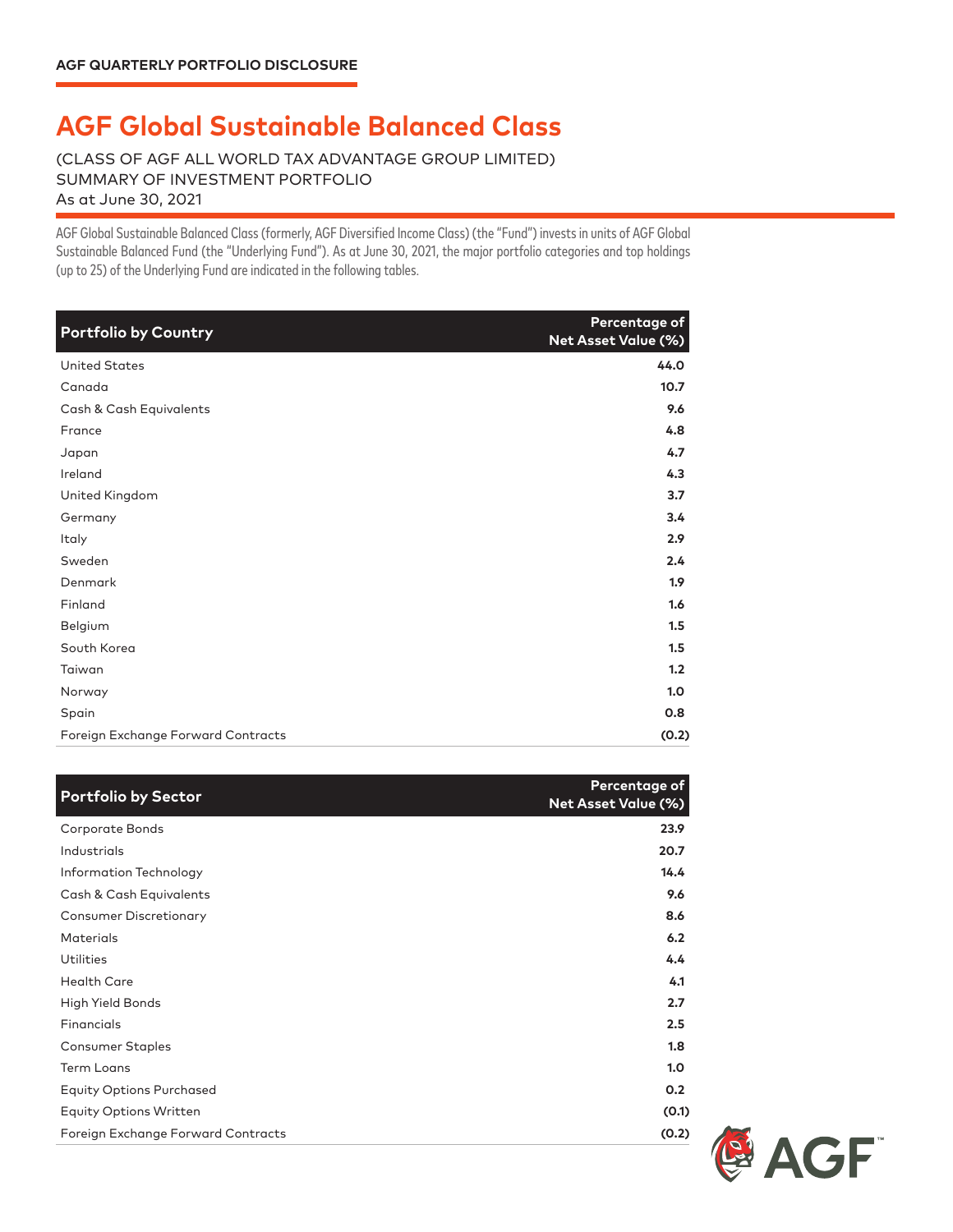## **AGF Global Sustainable Balanced Class (continued)**

(CLASS OF AGF ALL WORLD TAX ADVANTAGE GROUP LIMITED) SUMMARY OF INVESTMENT PORTFOLIO As at June 30, 2021

| <b>Portfolio by Asset Mix</b>          | Percentage of<br><b>Net Asset Value (%)</b> |
|----------------------------------------|---------------------------------------------|
| United States Equity                   | 28.9                                        |
| International Equity                   | 27.2                                        |
| United States Fixed Income             | 15.0                                        |
| Cash & Cash Equivalents                | 9.6                                         |
| International Fixed Income             | 8.5                                         |
| Canadian Equity                        | 6.6                                         |
| Canadian Fixed Income                  | 4.1                                         |
| United States Equity Options Purchased | 0.2                                         |
| United States Equity Options Written   | (0.1)                                       |
| Foreign Exchange Forward Contracts     | (0.2)                                       |

| <b>Portfolio by Credit Rating"</b> | Percentage of<br>Net Asset Value (%) |
|------------------------------------|--------------------------------------|
| AA                                 | (0.0)                                |
| A                                  | 13.5                                 |
| <b>BBB</b>                         | 14.8                                 |
| <b>BB</b>                          | 4.4                                  |
| B                                  | 1.4                                  |
| CCC                                | O.1                                  |
| Not Rated                          | 5.2                                  |

| <b>Top Holdings</b>                               | Percentage of<br><b>Net Asset Value (%)</b> |
|---------------------------------------------------|---------------------------------------------|
| <b>Long Positions:</b>                            |                                             |
| Cash & Cash Equivalents                           | 9.6                                         |
| Danaher Corporation                               | 2.4                                         |
| Aptiv PLC                                         | 2.1                                         |
| Trimble Inc.                                      | 2.0                                         |
| Legrand SA                                        | 1.7                                         |
| <b>Ball Corporation**</b>                         | 1.7                                         |
| Thermo Fisher Scientific Inc.                     | 1.7                                         |
| Kingspan Group PLC                                | 1.7                                         |
| Trex Company Inc.                                 | 1.7                                         |
| <b>DENSO Corporation</b>                          | 1.7                                         |
| Brookfield Renewable Partners Limited Partnership | 1.7                                         |
| Keyence Corporation                               | 1.7                                         |
| Enphase Energy Inc.**                             | 1.6                                         |
| MSCI Inc.                                         | 1.6                                         |
| Prysmian SpA                                      | 1.6                                         |